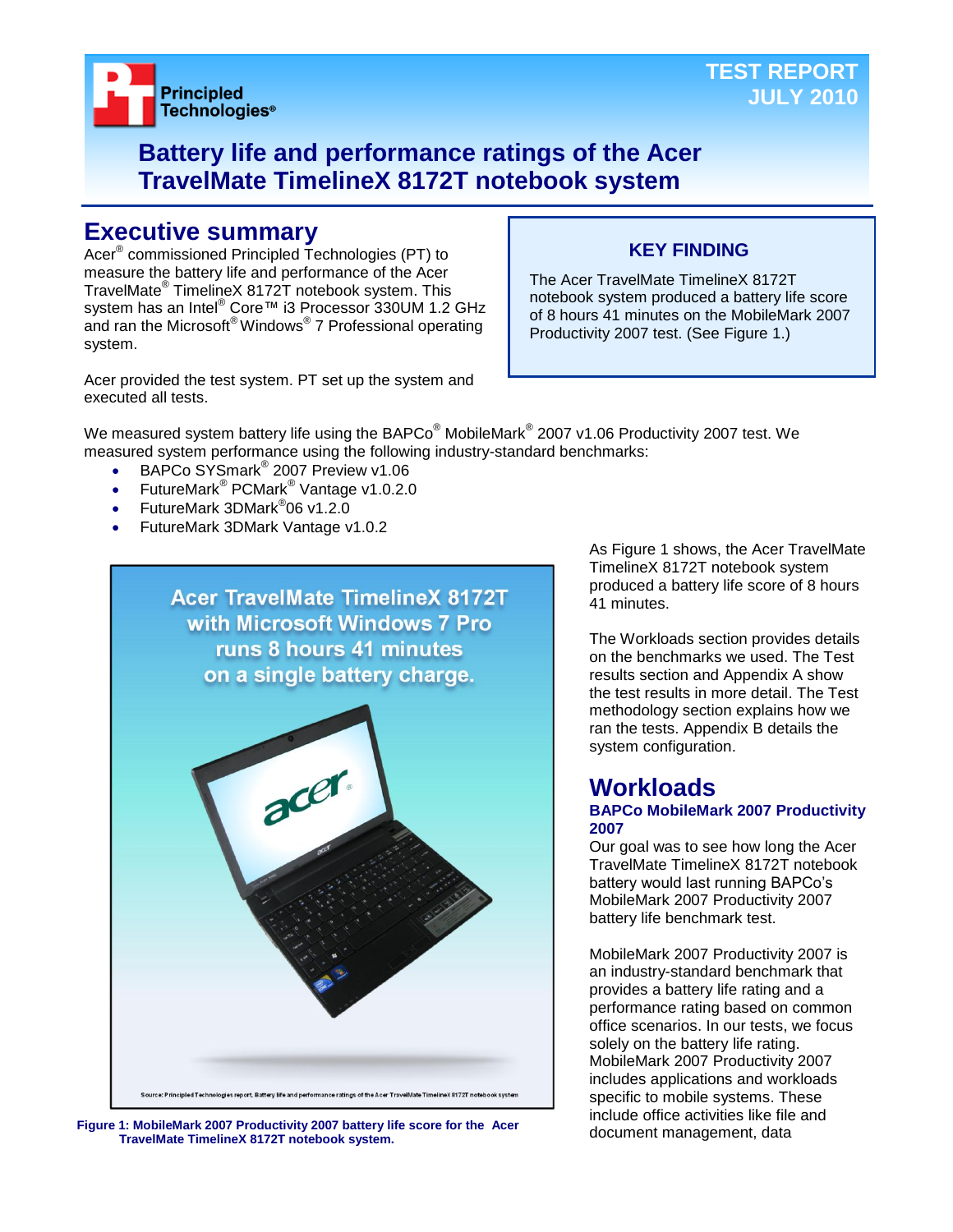processing, and rich content creation. This module provides a score for battery life of the tested applications.

MobileMark 2007 Productivity 2007 includes the following applications with their corresponding tasks:

- Microsoft Project 2003 (project management)
- $\bullet$  Microsoft Excel® 2003 (calculation sheets)
- Microsoft Outlook<sup>®</sup> 2003 (emails, calendars, scheduler)
- Microsoft PowerPoint® 2003 (slide presentations)
- Microsoft Word® 2003 (formatted text documents)
- WinZip® Computing and WinZip Pro 10.0 (compressed archives)
- Adobe<sup>®</sup> Photoshop<sup>®</sup> CS2 (manipulated and compressed images)
- Adobe Illustrator® CS2 (manipulated images)
- $\bullet$  Adobe Flash<sup>®</sup> 8 (vector graphics, animation)

MobileMark 2007 measures system battery life in minutes. MobileMark 2007 records system battery life at the start of the Productivity 2007 benchmark. It repeats the benchmark workload until the system battery life is depleted, or until the system powers down due to low battery life. At the 7 percent battery life setting, MobileMark 2007 records a timestamp once per minute. At the end of the benchmark, it compares the beginning timestamp to the final (last recorded) timestamp. MobileMark 2007 derives its system battery life rating as the number of minutes between the start and end timestamps.

We followed the run rules that BAPCo specifies for MobileMark 2007 here: [http://www.bapco.com/support/mobilemark2007/Manual/rules.html.](http://www.bapco.com/support/mobilemark2007/Manual/rules.html)

For more information on this benchmark, see [http://www.bapco.com/products/mobilemark2007/.](http://www.bapco.com/products/mobilemark2007/)

#### **BAPCo SYSmark 2007 Preview v1.06**

BAPCo's SYSmark 2007 Preview v1.06 performance metric tests processor performance in the following four office workload scenarios: e-learning, office productivity, video creation, and 3D modeling. SYSmark 2007 Preview records the time the system takes to complete each individual operation in each scenario. For more information on this benchmark, see [http://www.bapco.com/products/sysmark2007preview/.](http://www.bapco.com/products/sysmark2007preview/)

#### **FutureMark PCMark Vantage v1.0.2.0**

FutureMark's PCMark Vantage v1.0.2.0 benchmark suite tests system CPU and GPU performance, RAM speeds, and hard drive read/write speeds. The benchmark runs common tasks such as video playback, audio and video transcoding, data encryption, Windows mail, game testing, and web page rendering. For more information on this benchmark, see [http://www.futuremark.com/benchmarks/pcmarkvantage/introduction/.](http://www.futuremark.com/benchmarks/pcmarkvantage/introduction/)

#### **FutureMark 3DMark06 v1.2.0**

FutureMark's 3DMark06 v1.2.0. benchmark suite tests system GPU DirectX<sup>®</sup>9 performance and CPU workload processing performance, primarily to report a system's 3D gaming capability. Tests include HDR rendering, shadow mapping, and pixel shading. For more information on this benchmark, see [http://www.futuremark.com/benchmarks/3dmark06/introduction/.](http://www.futuremark.com/benchmarks/3dmark06/introduction/)

#### **FutureMark 3DMark Vantage v1.0.2**

FutureMark's 3DMark Vantage v1.0.2 benchmark suite tests system GPU DirectX10 performance, and requires either Microsoft Windows Vista or Windows 7. 3DMark Vantage v1.02 includes testing of GPU-powered physics, DirectX10-specific features, and procedural volumetric effects. Like 3DMark06 v1.2.0, 3DMark Vantage v1.02 provides an indication of a system's 3D gaming capability. For more information on this benchmark, see [http://www.futuremark.com/benchmarks/3dmarkvantage/introduction/.](http://www.futuremark.com/benchmarks/3dmarkvantage/introduction/)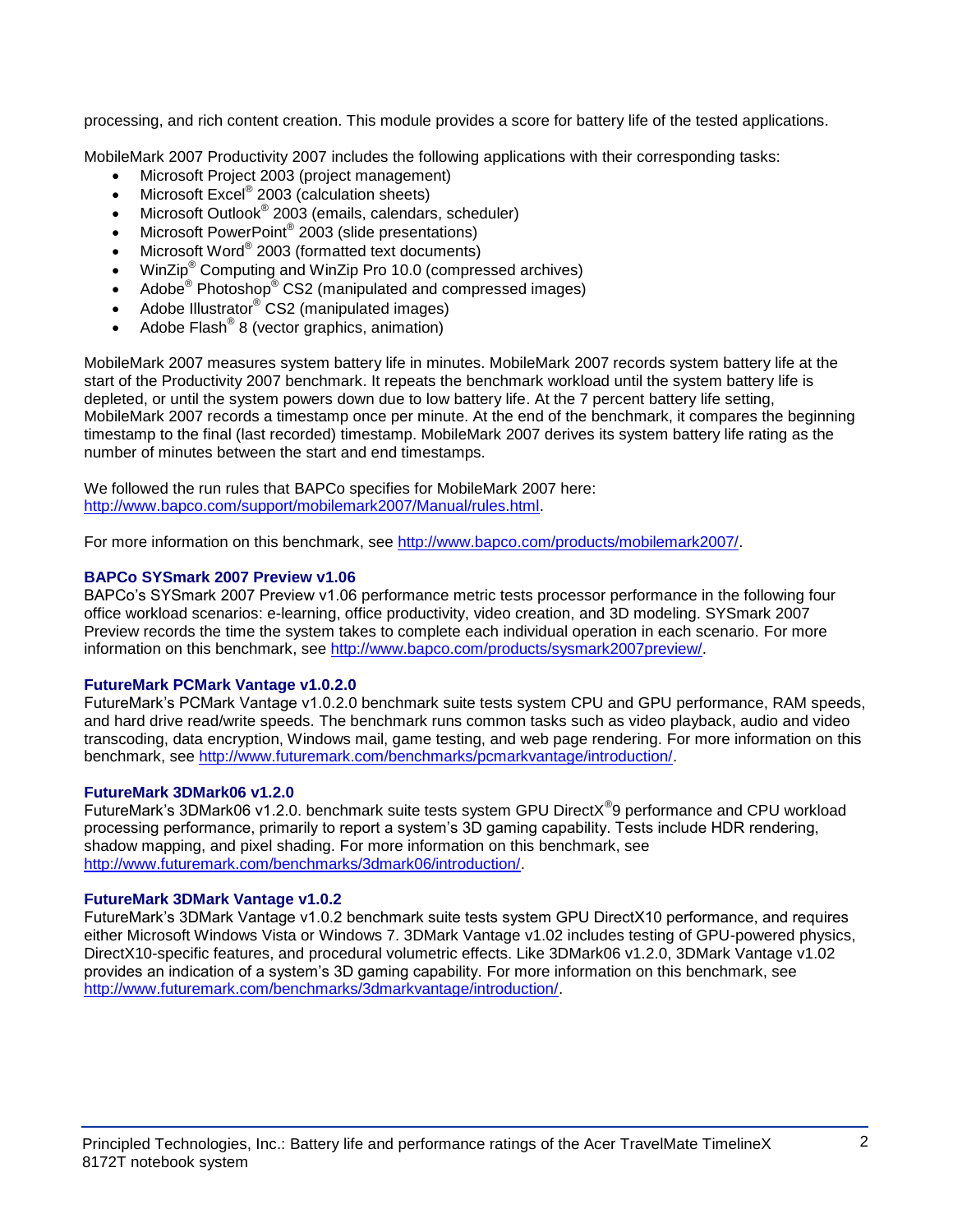## **Test results**

Figure 2 presents the median scores for the Acer TravelMate TimelineX 8172T notebook system on the benchmark tests we performed. For both MobileMark 2007 Productivity and SYSmark 2007 Preview, we conducted one conditioning run. We then conducted three official runs. For the remaining benchmarks, we conducted three runs. For MobileMark, we used the median of the Battery Life scores to determine the Performance Qualification score. In the event of a tie, we chose the run with the higher Performance Qualification score. For PCMark Vantage, we used the median of the PCMark Suite scores to determine the sub-scores. In the event of a tie, we chose the run with the higher Productivity score. For 3DMark06 and 3DMark Vantage, we used the median of the 3DMark Scores to determine the sub-scores. In the event of a tie, we chose the run with the higher CPU score. There were no ties in any of our tests. (Complete test results appear in Appendix A.)

| <b>Test</b>                                                                                                   | <b>Score</b>    |  |
|---------------------------------------------------------------------------------------------------------------|-----------------|--|
| BAPC0 MobileMark 2007 v1.06 Productivity (75 nits)                                                            |                 |  |
| MobileMark 2007 - Productivity - Performance Qualification score                                              | 125             |  |
| MobileMark 2007 - Productivity - Battery Life score (minutes)                                                 | 521             |  |
| BAPCo SYSmark 2007 Preview v1.06                                                                              |                 |  |
| SYSmark 2007 Preview v1.06 Rating                                                                             | 85              |  |
| SYSmark 2007 Preview v1.06 - E-Learning                                                                       | $\overline{72}$ |  |
| SYSmark 2007 Preview v1.06 - VideoCreation                                                                    | 100             |  |
| SYSmark 2007 Preview v1.06 - Productivity                                                                     | 87              |  |
| SYSmark 2007 Preview v1.06 - 3D                                                                               | 83              |  |
| <b>Futuremark PCMark Vantage 1.0.2.0</b>                                                                      |                 |  |
| <b>PCMark Suite</b>                                                                                           | 2,802           |  |
| <b>Memories Suite</b>                                                                                         | 1,951           |  |
| <b>TV and Movies Suite</b>                                                                                    | 2,380           |  |
| <b>Gaming Suite</b>                                                                                           | 1,922           |  |
| <b>Music Suite</b>                                                                                            | 3,262           |  |
| <b>Communication Suite</b>                                                                                    | 2,269           |  |
| <b>Productivity Suite</b>                                                                                     | 2,195           |  |
| <b>HDD Test Suite</b>                                                                                         | 3,074           |  |
| 3DMark06 1.2.0                                                                                                |                 |  |
| <b>3D Mark Score</b>                                                                                          | 1,107           |  |
| SM2.0 Score                                                                                                   | 335             |  |
| HDR/SM3.0 Score                                                                                               | 456             |  |
| <b>CPU Score</b>                                                                                              | 1,340           |  |
| 3DMark Vantage 1.0.2 run in Entry Level mode                                                                  |                 |  |
| <b>3DMark Score</b>                                                                                           | 2,283           |  |
| <b>GPU Score</b>                                                                                              | 2,040           |  |
| <b>CPU Score</b>                                                                                              | 3,552           |  |
| 3DMark Vantage 1.0.2 Performance Level with Post Processing disabled                                          |                 |  |
| <b>GPU Score</b><br>Figure 9: Medien benefimerik sesuas fan the Aser TravelMate Timeline V 0470T natcheoliser | 962             |  |

**Figure 2: Median benchmark scores for the Acer TravelMate TimelineX 8172T notebook system we tested.**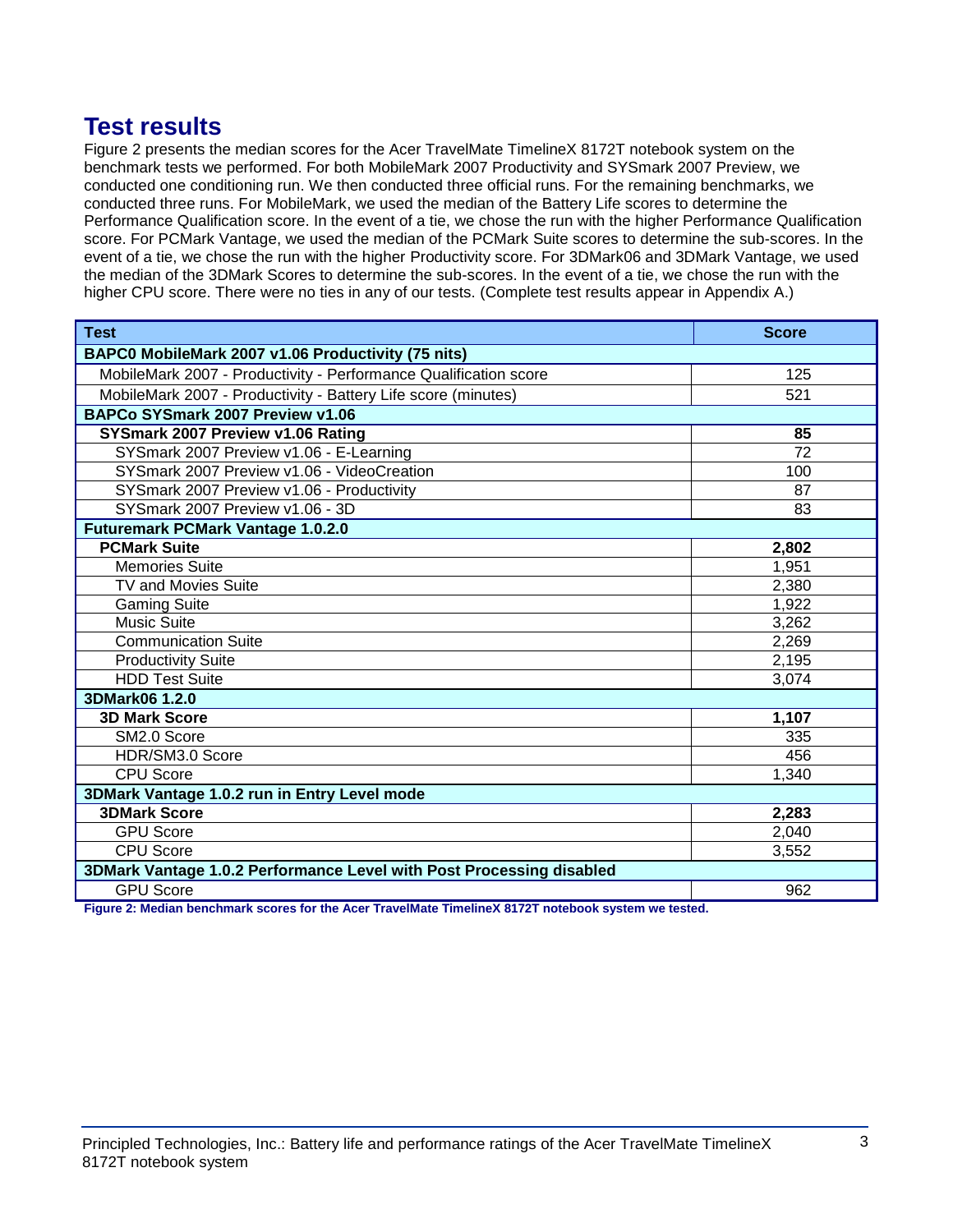# **Test methodology**

This section details the methodologies we followed in testing the system.

## **Measuring battery life with MobileMark 2007**

## **Antivirus software conflicts**

MobileMark 2007 is not compatible with any virus-scanning software, so we uninstalled any such software present on the notebook PCs before we installed the benchmark.

## **Pre-installed software conflicts**

MobileMark 2007 installs the following applications, which its test scripts employ:

- Adobe Photoshop 6.0.1
- InterVideo WinDVD $^{\circ}$  6.0
- Macromedia® Flash® 5.0
- Microsoft Excel 2002
- Microsoft Outlook 2002
- **Microsoft PowerPoint 2002**
- Microsoft Word 2002
- Microsoft Visual<sup>®</sup> C++ 2005 Redistributable
- Netscape<sup>®</sup> Communicator 6.01
- Network Associates McAfee<sup>®</sup> VirusScan<sup>®</sup> 5.13
- WinZip Computing WinZip 8.0

If any of these applications are already on the system under test, they could cause problems with the benchmark due to software conflicts. To avoid any such issues, before we installed the benchmark, we uninstalled all conflicting pre-installed software applications, including different versions of any of the programs MobileMark 2007 uses.

#### **Display brightness and power settings**

The brightness of a notebook's display affects its battery life. Therefore, BAPCo requires that, before you test with MobileMark 2007, you do the following step: make sure the brightness of the notebook's monitor is greater than or equal to 60 nits on a completely white screen while the notebook is unplugged and running on battery power. The measurement follows the standards from the Video Electronics Standards Association [\(www.vesa.org/Standards/summary/2001\\_6a.htm\)](http://www.vesa.org/Standards/summary/2001_6a.htm).

We complied with this standard for all the tests we ran by setting the notebook PC's brightness as close to 60 nits as we could without going below that brightness level. We used the following procedure before we started each test. Note: This procedure assumes we began with the notebook plugged into the power supply.

- 1. To create a completely blank, white screen, open Microsoft Paint by clicking Start $\rightarrow$ All Programs→Accessories→Paint.
- 2. Open the Attributes by pressing Ctrl+E.
- 3. Enter dimensions that are larger than the current screen resolution. For example, if the screen resolution is 1,280 x 800, type 1600 for Width and 1200 for Height.
- 4. Click OK.
- 5. Press Ctrl+F to view the bitmap image and render the screen totally white.
- 6. Wait 45 minutes to allow the screen to warm.
- 7. Unplug the notebook from the power supply, and measure the display's brightness using a luminance meter in the center of the screen. (We used the Gossen Mavolux5032C.)
- 8. If the reading is below or significantly greater than 60 nits, use the notebook's keyboard screenbrightness-adjustment keys to bring the display as close to 60 nits as possible, then retest.
- 9. Allow the notebook to run on battery power for 10 minutes, re-measure the display, and adjust the brightness up or down as necessary.
- 10. Verify that the notebook saved the brightness setting by plugging in the system, unplugging it, and taking another reading.

Note: If the notebook did not save this setting, use its power-management application(s) to set the brightness appropriately, and save that setting. If saving the settings is ineffective, use the keyboard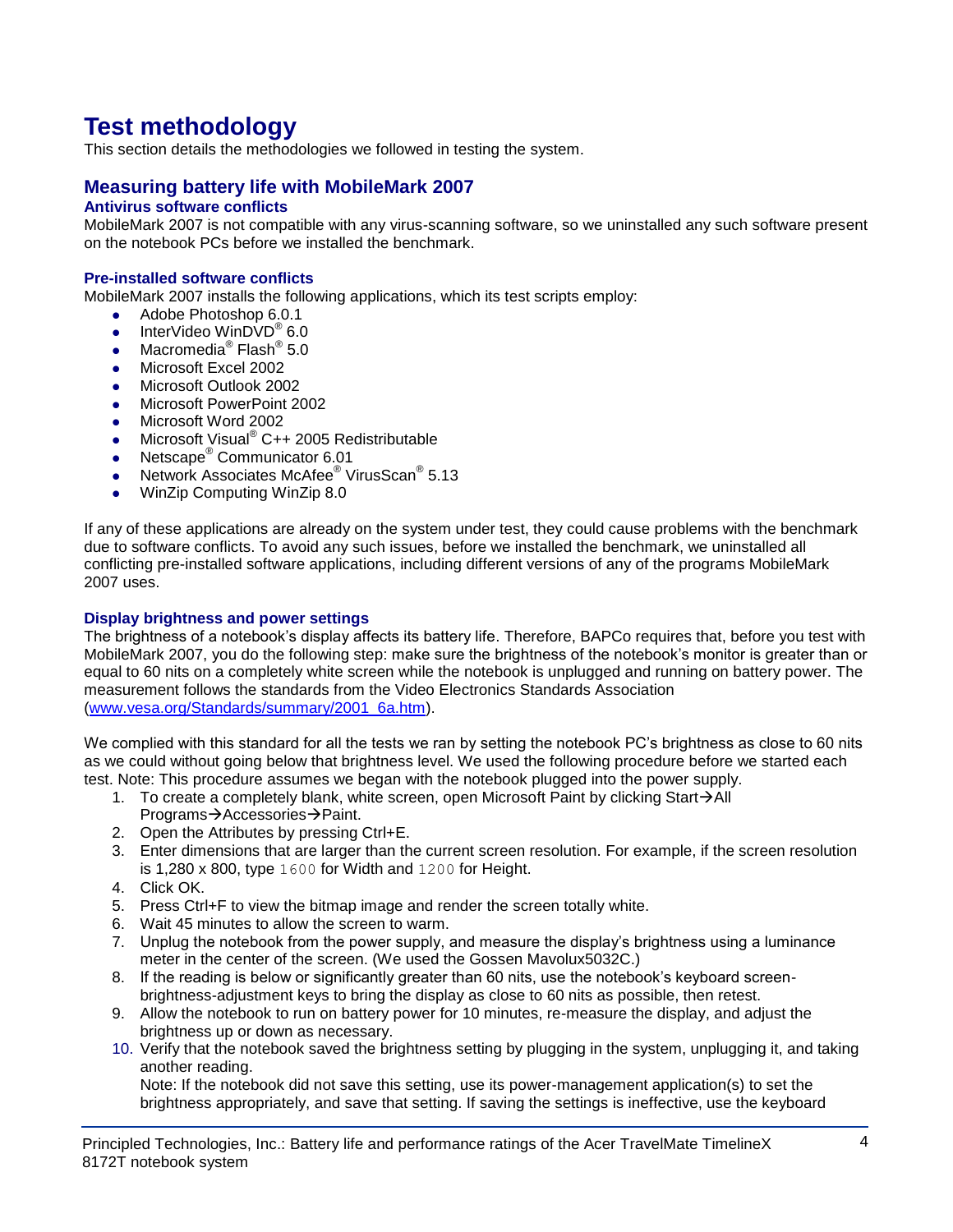brightness setting keys to adjust the screen to bring the display as close to 60 nits as possible. Next, note how many times you pressed the button to achieve the desired brightness. After unplugging the system under test, use the keyboard to set the desired brightness by pressing the brightness button as many times as you previously noted to return the screen to the correct brightness level.

## **BAPCo AutoConfig Tool v2.4.1**

This tool supports three levels of configuration:

- 1 . Only makes changes that are REQUIRED in order for the benchmark to run.
- 2 . Additionally, makes changes that are RECOMMENDED for repeatable results.
- 3 . Additionally, makes changes that help ensure best results.

We choose Level 3 in the AutoConfig tool.

The BAPCo AutoConfig tool makes the following configuration changes at each of the three levels:

## **Level 1—Required**

- Creates and activates a new power scheme that it names MobileMark 2007
- Disables hibernate, standby, and display standby
- Sets hard drive timeout and CPU power management Note: See the following Power schemes section for details on this scheme
- Disables Screen Saver
- Disables Windows Update
- Disables Desktop Cleanup Wizard
- Disables User Account Control (UAC)
- Disables Sidebar

## **Level 2—Recommended**

- Completes Level 1
- Disables Windows Security Center warning messages
- Disables Windows Firewall
- Disables incoming Remote Desktop connections
- Disables Windows Error Reporting to Microsoft
- Prevents the Welcome Center from running at startup

## **Level 3—Best scores**

- Completes Level 1 and Level 2
- Disables Windows Defender

## **Power schemes**

The BAPCo AutoConfig tool creates a MobileMark 2007 power scheme, which makes the following power option changes:

- a . Additional settings:
	- Require a password on wakeup: No
- b . Hard disk:
	- Turn off hard disk after: 3 minutes
- c . Wireless Adapter Settings:
	- Power Saving Mode: Maximum Power Saving
- d. Sleep:
	- Sleep after: Never
- e . USB settings
	- USB selective suspend setting: Enabled
- f . Power buttons and lid:
	- Lid close action: Do nothing
	- Power button action: Shut down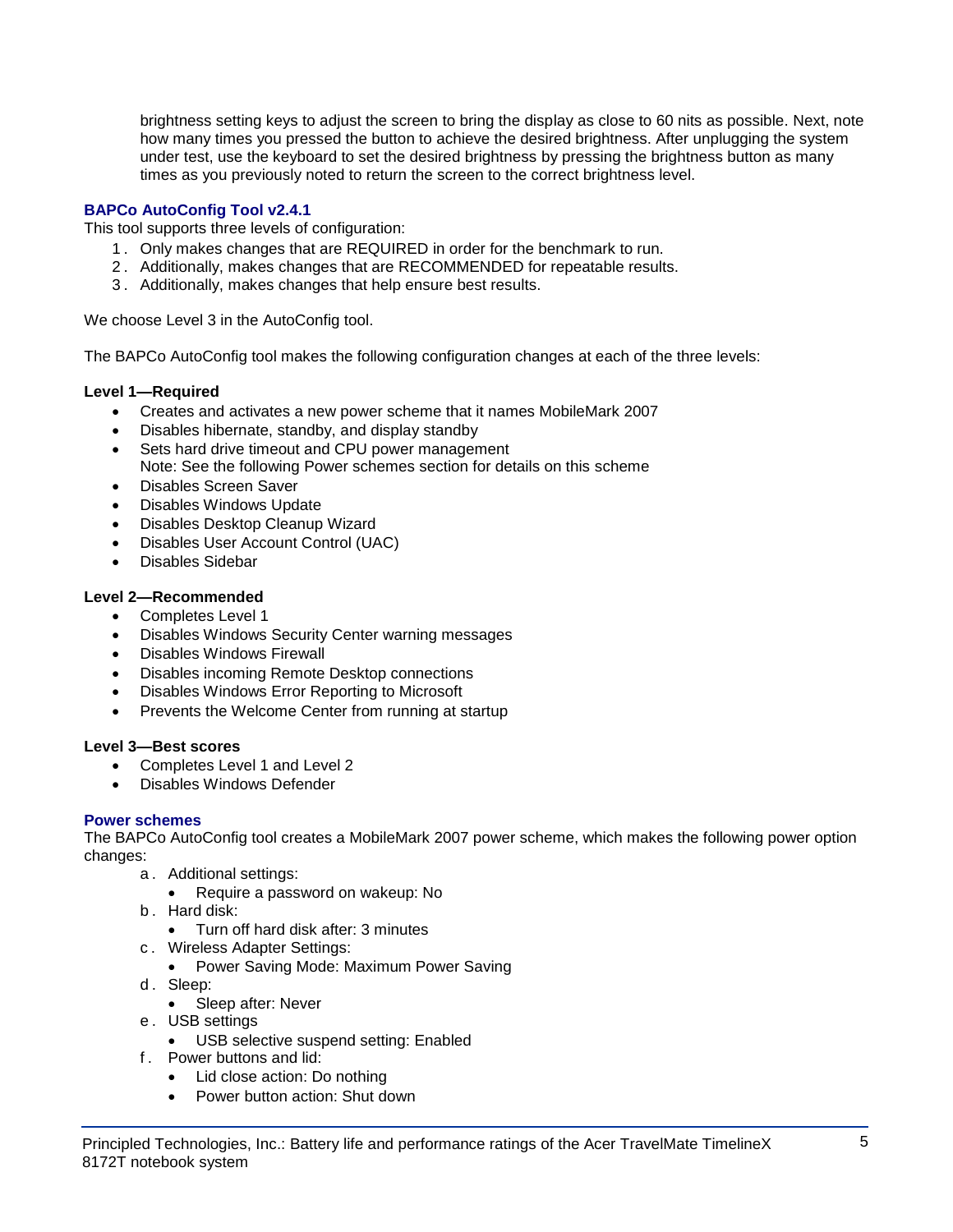- Sleep button action: Sleep
- Start menu power button: Shut down
- g . PCI Express:
	- **Link State Power Management: Maximum power savings**
- h . Processor power management:
	- Minimum processor state: 5%
	- Maximum processor state: 100%
- i. Search and Indexing:
	- Power Savings Mode: Power Saver
- j. Display:
	- Turn off display after: Never
	- Adaptive display: Off (Extends the time that Windows waits to turn off the display)
	- Display brightness: 100% (We then adjust the brightness percentage to be no less than 60 nits)
- k . Multimedia settings:
	- When sharing media: Prevent idling to sleep
- l. Battery:
	- Critical battery action: Shut down (on battery), Do nothing (plugged in)
	- Low battery level: 0%
	- Critical battery level: 0%
	- Low battery notification: Off
	- Low battery action: Do nothing

## **Installing MobileMark 2007 v.1.06 and configuring the system for testing**

- 1. Turn off the wireless network adapter by using the external toggle switch.
- 2. Insert the MobileMark 2007 Install DVD in the notebook PC's DVD drive.
- 3. When the Autoplay appears, click Run setup.exe.
- 4. At the Welcome screen, click Next.
- 5. Accept the license agreement, and click Next.
- 6. At the Choose Destination Location screen, accept the default location of C:\ProgramFiles (x86)\BapCo\MobileMark 2007, and click Next.
- 7. At the Ready to Install the Program screen, click Install.
- 8. At the InstallShield Wizard Complete screen, click Finish.
- 9. Download MobileMark 2007 Patch 5 from [http://www.bapco.com/support,](http://www.bapco.com/support) saving the download to the desktop.
- 10. Double-click the MobileMark 20007 Patch 5 desktop icon.
- 11. In the 7-Zip self-extracting archive window, select a location to extract the installation files, and click Extract.
- 12. Browse to the location of the extracted files, and double-click the MobileMark 2007 folder.
- 13. Double-click the MobileMark2007\_patch folder.
- 14. Double-click setup.
- 15. At the Welcome screen, click Next.
- 16. At the Update Complete window, click Finish.
- 17. Run the BAPCo Auto-configuration tool, v.2.4.1, or manually set the power options:
	- a. Insert the Auto-configuration tool disc in the notebook PC's DVD drive.
	- b. Double-click BAPCo\_AutoConfig.bat.
	- c. Type M to choose MobileMark 2007.
	- d. Type 3 to choose the changes that produce the best possible scores.
	- e. Type  $R$  to restart the system when the application prompts you to do so.
- 18. Adjust the screen brightness to no less than 60 nits:
	- a. Click the Windows start button, and type  $power$  options in the Windows Start Search box.
	- b. Click Change plan settings.
	- c. Click Change advanced power settings.
	- d. Expand the Display option, and change the Display brightness on battery and plugged in to the correct percentage that produces no less than 60 nits.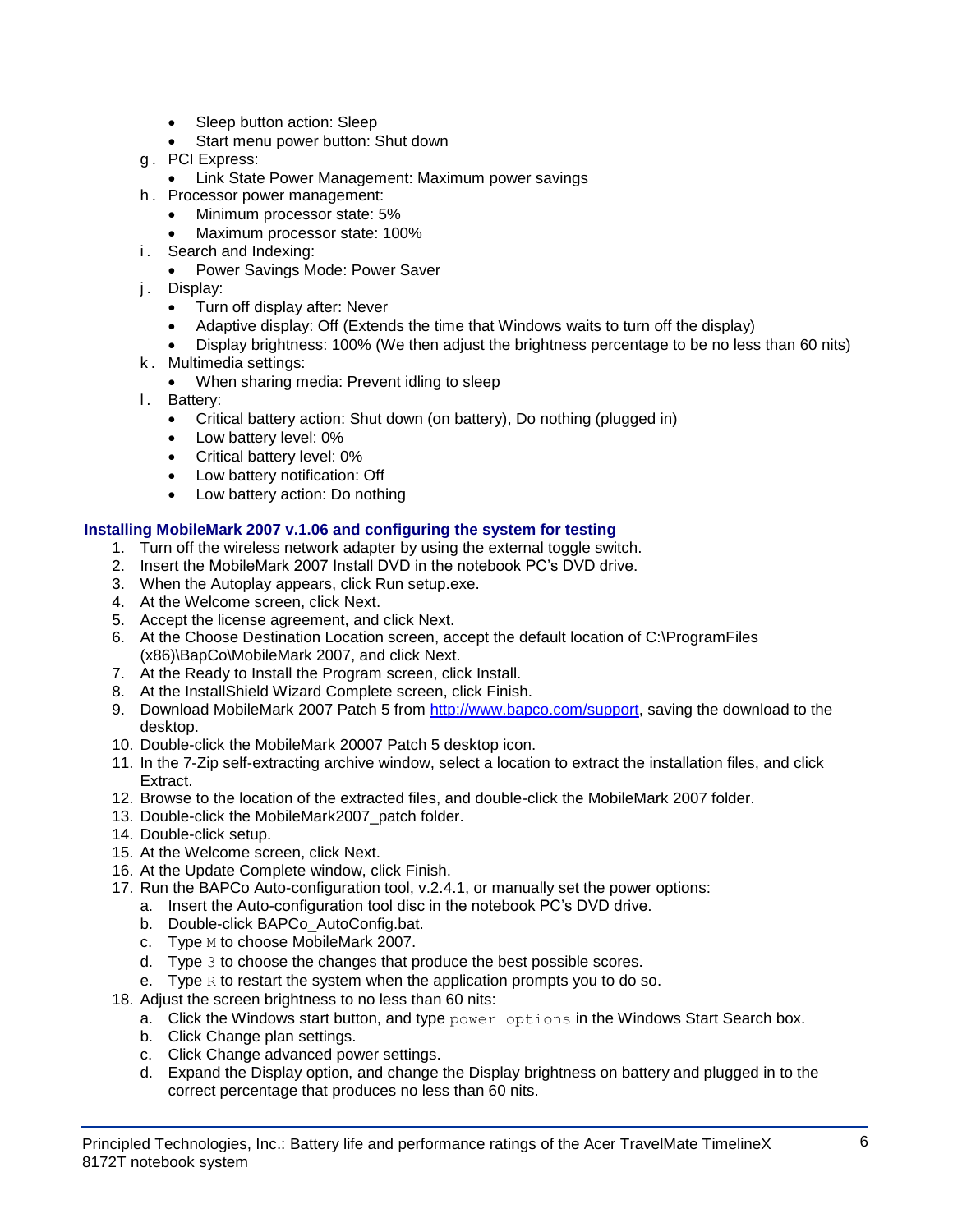Note: If you are unable to save these settings, please see the Displaying Brightness section above.

- 19. Disable automatic disk defragmentation:
	- a. Click the Windows start button, type disk defragmenter in the Windows Start Search box, and press Enter.
	- b. Click Configure Schedule.
	- c. Uncheck the box next to Run on a schedule, and click OK.
	- d. Click Close.
- 20. Disable System Protection:
	- a. Click the Windows start button, and type System in the Windows Start Search box. In the search results that appear, click System under the Control Panel heading.
	- b. Click System Protection in the left pane.
	- c. In the System Properties window under the System Protection tab, click the first Available Drive under the Protection Settings heading, and click Configure.
	- d. Click the Turn off system protection radio button, and click OK.
	- e. When prompted with Are you sure you want to turn off system protection on this drive?, click Yes.
	- f. Repeat steps c through e for any other Available Drives as necessary.
	- g. Click OK, and close the System window.
- 21. Disable Windows Desktop Search indexing:
	- a. Click the Windows start button, type Indexing Options in the Windows Start Search box, and press Enter.
	- b. Click Modify.
	- c. Under Change selected locations, uncheck the boxes next to each indexed location, and click OK. d. Click Close.
- 22. Defragment the hard drive(s):
	- a. Click the Windows start button, type disk defragmenter in the Windows Start Search box, and press Enter.
	- b. Highlight the local disk drive under Current status, and click Defragment disk.
	- c. When the process is complete, click Close.

## **Conditioning the battery**

- 1. Plug the AC power adapter into the notebook PC, and completely charge the battery.
- 2. Install MobileMark 2007 v1.06, following the steps we outlined in the Installing MobileMark 2007 section earlier in this section.
- 3. Double-click the MobileMark 2007 icon on the desktop.
- 4. Highlight the Productivity 2007 item in the left panel.
- 5. Type System Conditioning as the name for this test in the Project Name field in the top-right panel, and click Next Step.
- 6. If MobileMark 2007 lists no problems or warnings, click Next Step. If it does list any problems or warnings, close MobileMark 2007, and correct the problem(s) before proceeding.
- 7. After the benchmark integrity check, click Next in the Preparing a new test window.
- 8. When prompted, unplug the AC power adapter. The Productivity 2007 test begins immediately.
- 9. The test is complete when the notebook PC has fully depleted its battery and is no longer operational when running on battery power.
- 10. Plug the AC power adapter into the notebook PC, and completely charge the battery.

## **Measuring battery life with MobileMark 2007 v.1.06**

We performed the following steps to run the MobileMark Productivity 2007 benchmark:

- 1. Double-click the MobileMark 2007 icon on the desktop.
- 2. Select the Productivity 2007 test by highlighting it in the left panel.
- 3. Enter a name for this test in the Project Name field in the top right panel, and click Next Step.
- 4. If MobileMark 2007 lists no problems or warnings, click Next. If it does list any problems or warnings, close MobileMark 2007, and correct the problem(s) before proceeding.
- 5. After the benchmark integrity check, click Next in the Preparing a new test window.
- 6. When prompted, unplug the AC power adapter. The test begins immediately.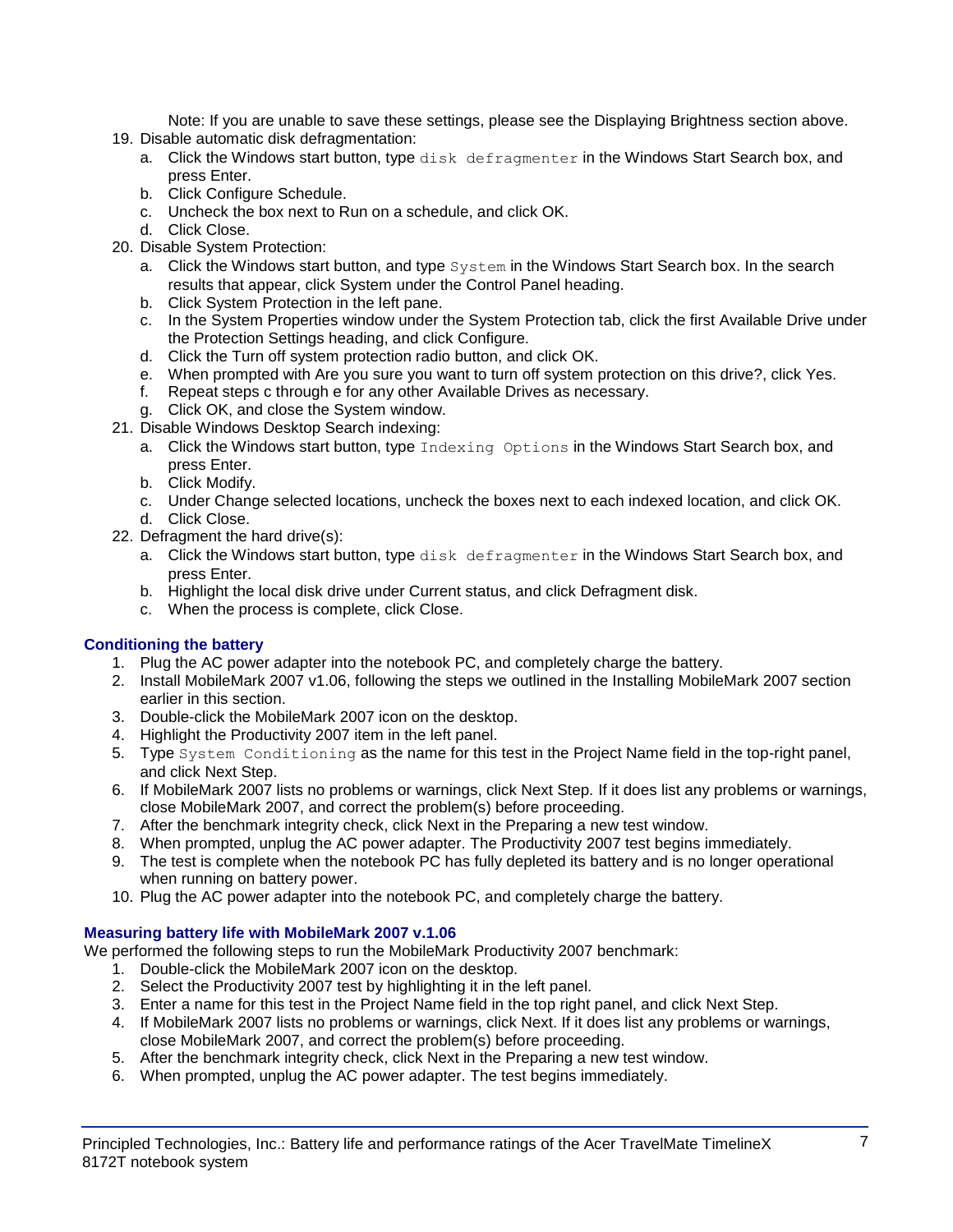7. The Productivity 2007 test is complete when the notebook PC has fully depleted its battery and is no longer operational when running on battery power.

We executed the MobileMark Productivity 2007 test three times on the system and took the median battery life run as the representative score for that test.

## **Getting the MobileMark 2007 results**

After each MobileMark Productivity 2007 test completed, we plugged the AC power adapter into the notebook PC and turned on the system. MobileMark 2007 started automatically after the system booted, analyzed the test scores, and opened the Test Results Viewer with the results from the last test.

To submit these results to BAPCo, we saved the test results directory by performing the following steps:

- 1. Browse to the C:\ Program Files (x86)\BAPCo\MobileMark 2007\results directory.
- 2. Select My Computer.
- 3. Select Local Disk (C:).
- 4. Select the Program Files directory.
- 5. Select the BAPCo directory.
- 6. Select the MobileMark2007 directory.
- 7. Select the results directory. (Note: The name of the directory for the Productivity 2007 results is the name you gave the test in Step 3 of the MobileMark Productivity 2007 process.)

## **Measuring performance with BAPCo SYSmark 2007 Preview v1.06**

#### **Addressing antivirus software conflicts**

SYSmark 2007 is not compatible with any virus-scanning software, so we uninstalled any such software that was present on the notebook PC before we installed the benchmark.

#### **Addressing pre-installed software conflicts**

SYSmark 2007 installs the following applications, which its test scripts employ:

- Adobe Photoshop 6.0.1
- InterVideo WinDVD 6.0
- Macromedia Flash 5.0
- Microsoft Excel 2002
- Microsoft Outlook 2002
- Microsoft PowerPoint 2002
- Microsoft Word 2002
- Microsoft Visual C++ 2005 Redistributable
- Netscape Communicator 6.01
- Network Associates McAfee VirusScan 5.13
- WinZip Computing WinZip 8.0

If any of these applications are already on the system under test, they cause problems with the benchmark due to software conflicts. To avoid any such issues, we uninstalled all conflicting pre-installed software applications, including different versions of any of the programs SYSmark 2007 uses. We did this before we installed the benchmark.

#### **Setting up the test**

- 1. Reset the system to the base test image.
- 2. Disable the User Account Control.
	- a. Click the Windows start button, and type Change User Account Settings.
	- b. In the User Account Control Settings window, move the slider down to Never notify.
	- c. Click OK.
	- d. Click the You must restart your computer to apply these changes pop-up message that appears at the bottom right of the screen, and click Restart Now.
- 3. Insert the SYSmark 2007 Preview Disc 1 installation disc into the DVD drive.
- 4. In the Autoplay window that appears, click Run setup.exe.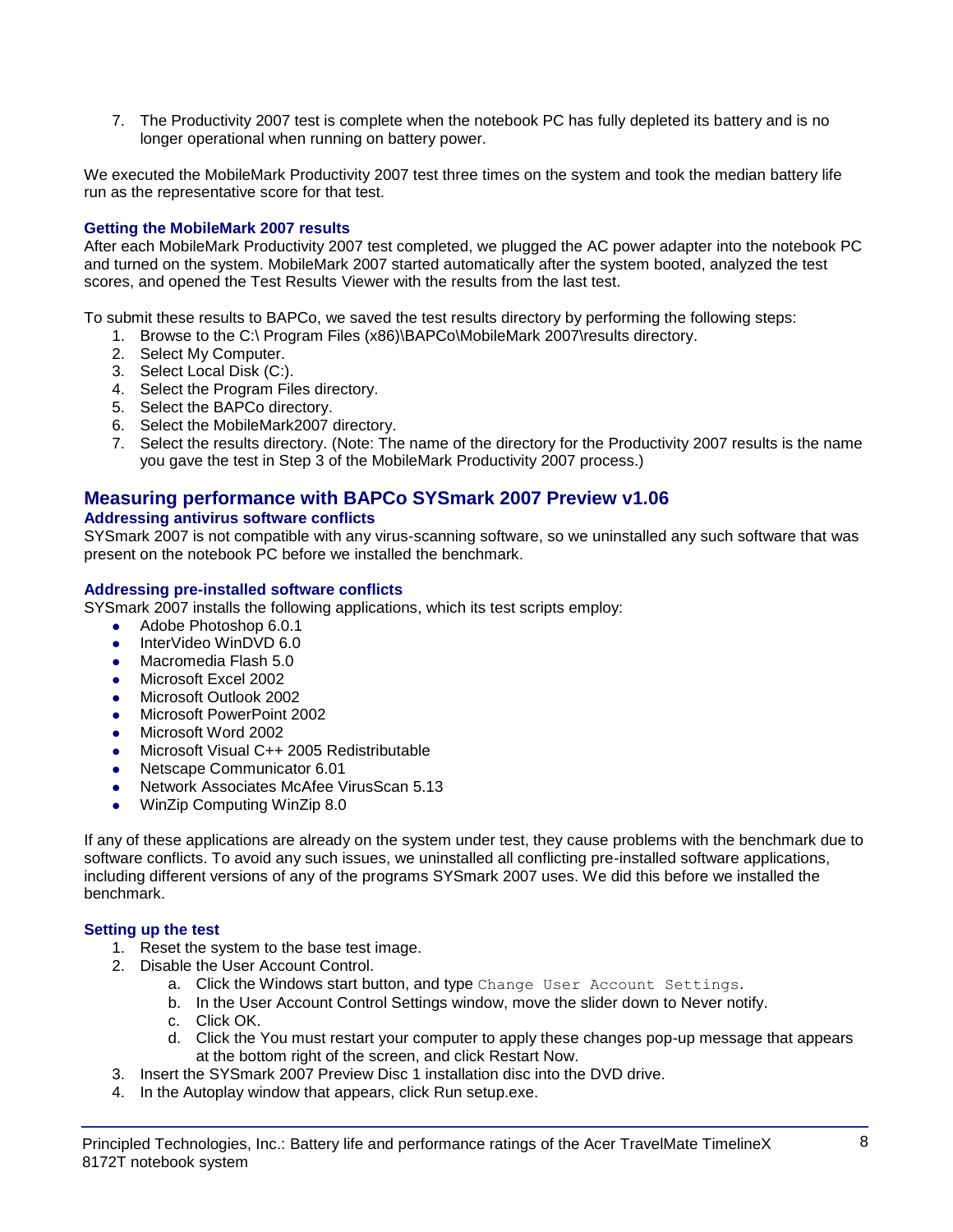- 5. At the Welcome to InstallShield Wizard screen, click Next.
- 6. At the License Agreement screen, select I accept the terms in the License Agreement, and click Next.
- 7. At the Choose Destination Location screen, click Next.
- 8. At the Ready to Install the Program screen, click Install.
- 9. When the application prompts you to do so, remove SYSmark 2007 Preview Disc 1, and insert SYSmark Preview Disc 2 into the DVD drive. Click OK.
- 10. When the installation is complete, click Finish.
- 11. Download SYSmark 2007 Preview Patch 5 from [http://www.bapco.com/support,](http://www.bapco.com/support) saving the download to the desktop.
- 12. Double-click the SYSmark2007Preview-Patch5.exe.
- 13. In the 7-Zip self-extracting archive window, select a location to extract the installation files, and click Extract.
- 14. Browse to the location of the extracted files, and double-click on the SYSmark2007 file folder.
- 15. Double-click setup.exe.
- 16. At the Welcome screen, click Next.
- 17. At the Update Complete screen, click Finish.
- 18. Run the BAPCo Auto-configuration tool, v.2.4.1, or manually set the power options:
	- a. Insert the Auto-configuration tool in the notebook PC's DVD drive.
		- b. Double-click BAPCo\_AutoConfig.bat.
		- c. Type S and press Enter to choose SYSmark 2007.
		- d. Type 3 and press Enter to choose the changes that produce the best possible scores.
		- e. Type  $R$  and press Enter to reboot the system when the application prompts you to do so.

## **Running the test**

- 1. Launch SYSmark 2007 Preview by double-clicking the desktop icon.
- 2. Click Run.
- 3. Select Official Run, choose 3 Iterations, check the box beside Perform conditioning run, and enter a name for that run.
- 4. When the benchmark completes and the main SYSmark 2007 Preview menu appears, click Save FDR to create a report.
- 5. Click OK to close the additional comments window, and select the location to save the report.
- 6. Select the desktop, and click Save.
- 7. Record the SYSmark results.

## **Measuring disk performance with PCMark Vantage 1.0.2.0**

## **Installing and patching PCMark Vantage**

- 1. Download the PCMark Vantage v100 installer.exe Windows package from [www.futuremark.com/benchmarks/pcmarkvantage/download/.](http://www.futuremark.com/benchmarks/pcmarkvantage/download/)
- 2. Install PCMark Vantage 1.0.0 with the default options by double-clicking the PCMark\_Vantage\_v100\_installer.exe file.
- 3. At the Welcome screen, click Next.
- 4. At the License Agreement window, click I accept the terms of the license agreement, and click Next.
- 5. At the Setup Type window click Express, and click Next.
- 6. At the Ready to Install the Program window, click Install.
- 7. When the PCMark Vantage Read Me page opens in your web browser, review the document, and click Close when you are finished.
- 8. At the InstallShield Wizard complete screen, click Finish.
- 9. Launch PCMark Vantage 1.0.0 by clicking on the PCMark Vantage x64 desktop icon. Enter the registration code, click Register, and click OK.
- 10. Exit PCMark Vantage 1.0.0.
- 11. Download the PCMark Vantage 1.0.2.0 Patch (PCMark\_Vantage\_v102\_patch\_1901.exe Windows package) from [www.futuremark.com/benchmarks/pcmarkvantage/download/.](http://www.futuremark.com/benchmarks/pcmarkvantage/download/)
- 12. Install the patch by double-clicking the PCMark\_Vantage\_v102\_patch\_1901.exe file.
- 13. At the Welcome screen, click Next.
- 14. At the Update Complete screen, click Finish.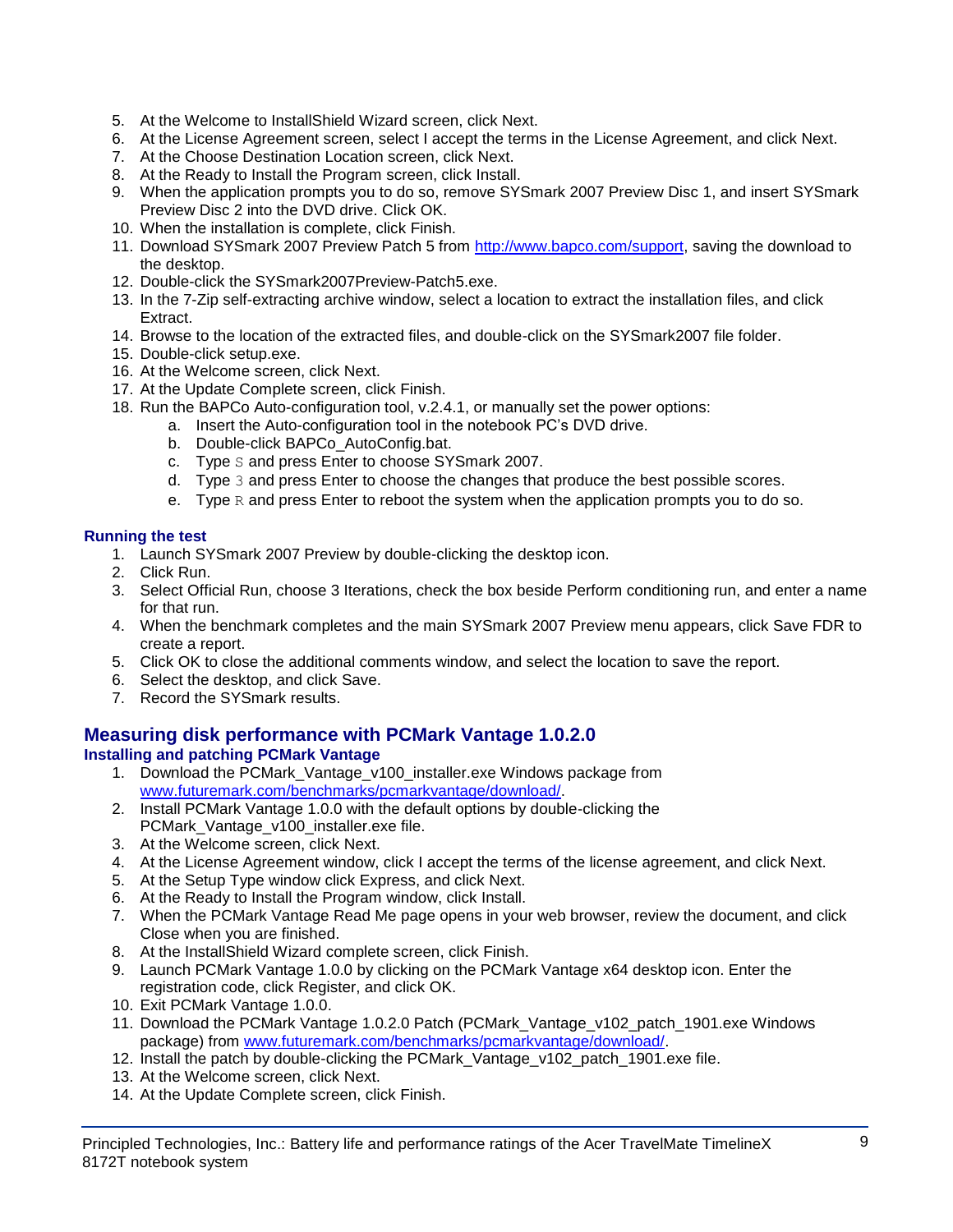## **Running PCMark Vantage 1.0.2.0**

- 1. Reboot the system, and wait 2 minutes.
- 2. Double-click the PCMark Vantage desktop icon to launch the benchmark.
- 3. Verify all test suites are selected, and that the HDD Suite target is set to C:.
- 4. Accept the default settings, and click Run Benchmark.
- 5. When the benchmark run completes, click Submit results.
- 6. Take a screenshot of the results, and record them as follows:
	- PCMark Suite
	- Memories Suite
	- TV and Movies Suite
	- **•** Gaming Suite
	- Music Suite
	- Communication Suite
	- Productivity Suite
	- HDD Test Suite
- 7. Perform steps 1 through 6 two more times, and report the median of the three runs.

#### **Measuring graphics performance with 3DMark Vantage 1.0.2 Installing and patching 3DMark Vantage**

- 1. Download the 3DMark Vantage v100 installer.exe Windows package from [http://www.futuremark.com/benchmarks/3dmarkvantage/download/.](http://www.futuremark.com/benchmarks/3dmarkvantage/download/)
- 2. Install 3DMark Vantage 1.0.2 with the default options by double-clicking the 3DMark\_Vantage\_v102\_1901.exe file.
- 3. At the Welcome screen, click Next.
- 4. At the License Agreement screen, click I accept the terms of the license agreement, and click Next.
- 5. At the Setup Type screen, click Express, and click Next.
- 6. At the Ready to Install the Program screen, click Install.
- 7. When the 3DMark Vantage Read Me page appears in your Web browser, review the document, and click Close when you are finished.
- 8. At the Setup Complete screen, click Finish.
- 9. Launch 3DMark Vantage 1.0.2 by double-clicking on the 3DMark Vantage desktop icon. Enter the registration code, and click Register.
- 10. Exit 3DMark Vantage 1.0.2.

## **Running 3DMark Vantage 1.0.2**

For Performance-level results:

- 1. Reboot the system, and wait 2 minutes.
- 2. Double-click the 3DMark Vantage desktop icon to launch the benchmark.
- 3. To close the Important Information window, click Close.
- 4. In the 3DMark Vantage Main section, click the Preset pull-down menu arrow, and select Custom.
- 5. Click the Options tab, then set Texture Quality, Shadow Shader Quality, Shadow Resolution Quality, and Shader Quality to Performance by using the drop-down menus for each setting.
- 6. Disable all the Post Processing settings by clicking the checkboxes beside each name in the Post Processing column.
- 7. Click the Graphic Tests tab, and ensure that both tests are selected.
- 8. Click the CPU Tests tab, and deselect both tests by clicking the check mark by each title.
- 9. Click the Feature Tests tab, and deselect all six tests by clicking the check mark by each title.
- 10. Click Run Benchmark.
- 11. When the benchmark run completes, take a screenshot of the results, and record the score as the GPU Score.
- 12. Perform steps 1 through 10 two more times, and report the median of the three runs.

For Entry-level results:

- 1. Reboot the system, and wait 2 minutes.
- 2. Double-click the 3DMark Vantage desktop icon to launch the benchmark.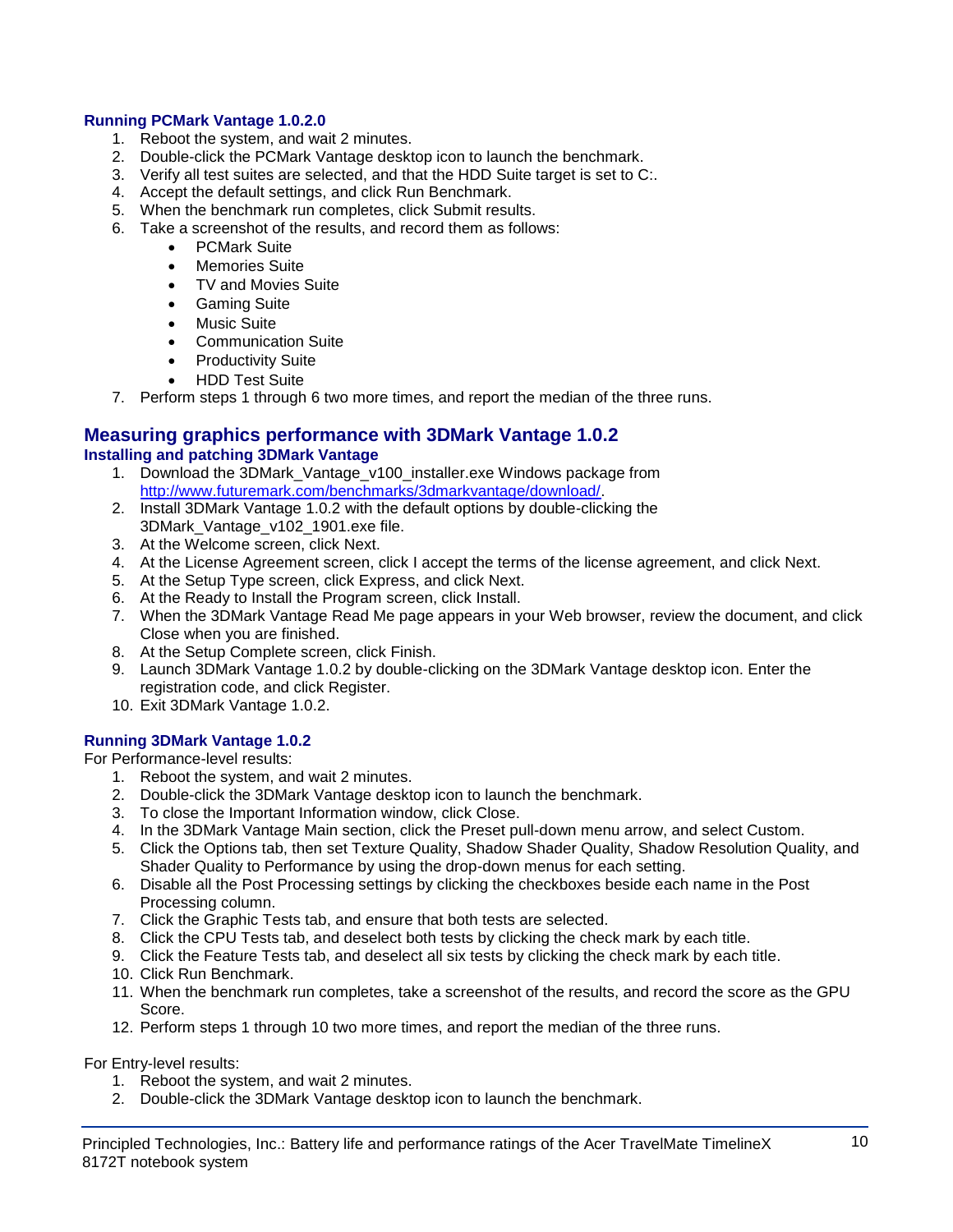- 3. In the 3DMark Vantage Main section, click the Preset drop-down menu arrow, and select Entry.
- 4. Click the Options tab, then click the Graphic Tests tab, and ensure that both tests are selected.
- 5. Click the CPU Tests tab, and ensure that both tests are selected.
- 6. Click the Feature Tests tab, and deselect all six tests by clicking the check mark by each title.
- 7. Click Run Benchmark.
- 8. When the benchmark run completes, click Submit results.
- 9. Take a screenshot of the results, and record them as follows:
	- 3DMark Score
	- GPU Score
	- CPU Score
- 10. Perform steps 1 through 10 two more times, and report the median of the three runs.

## **Measuring graphics performance with 3DMark06 1.2.0 Installing and patching 3DMark06**

- 1. Download the 3DMark06 v120 1901.exe package from [http://www.futuremark.com/benchmarks/3dmarkvantage/download/.](http://www.futuremark.com/benchmarks/3dmarkvantage/download/)
- 2. Install 3DMark06 1.2.0 with the default options by double-clicking the 3DMark06\_v120\_1901.exe file.
- 3. At the Welcome screen, click Next.
- 4. At the License Agreement screen, click the I accept the terms of the license agreement radio button, and click Next.
- 5. At the Installation Destination screen, accept default destination by clicking Next.
- 6. At the begin installation screen, click Install.
- 7. When the Question pop-up appears, click Yes.
- 8. At the Installing Microsoft DirectX pop-up, click the I accept the agreement radio button, and click Next.
- 9. At the DirectX Setup screen, click Next.
- 10. At the Installation Complete screen, click Finish.
- 11. At the OpenAL Installer screen, click OK.
- 12. At the OpenAL Installer message pop-up, click OK.
- 13. At the FutureMark Registration screen, enter the registration code, and click Next.
- 14. At the InstallShield Wizard Complete screen, click Finish.
- 15. When the 3DMark06 Read Me page appears in your Web browser, review the document, and click Close when you are finished.

## **Running 3DMark06 1.2.0**

- 1. Reboot the system and wait 2 minutes.
- 2. Double-click the 3DMark06 desktop icon to launch the benchmark.
- 3. Close the Tip of the Day pop-up.
- 4. Click Select… under Tests, and click Select all. Click OK.
- 5. Accept the default settings, and click Run 3DMark.
- 6. When the benchmark run completes, click To Excel, and safe the results as an Excel file by clicking Save.
- 7. Record the results from the 3DMark Score window or the Excel file as follows:
	- 3D Mark Score
	- SM2.0 Score
	- HDR/SM3.0 Score
	- CPU Score
- 8. Perform steps 1 through 6 two more times, and report the median of the three runs.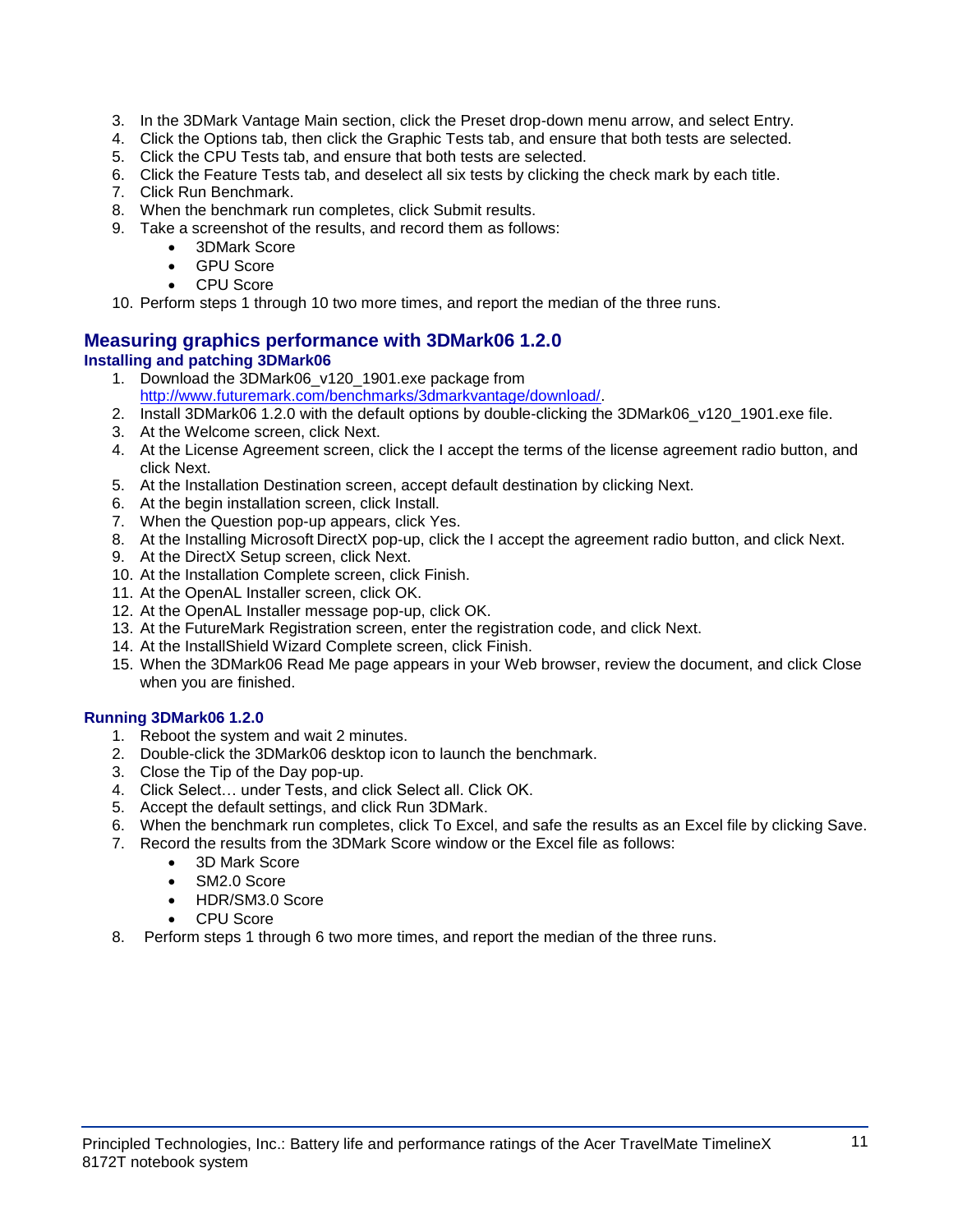# **Appendix A – Complete test results**

Figure 3 presents the complete MobileMark 2007 Productivity 2007 test results for the test system. We conducted one conditioning run followed by three official MobileMark 2007 Productivity 2007 runs.

| <b>Test</b>                                                                   | <b>Score</b> |
|-------------------------------------------------------------------------------|--------------|
| <b>MobileMark 2007 Productivity 2007</b>                                      |              |
| MobileMark 2007 - Productivity 2007 - Performance Qualification score - Run 1 | 124          |
| MobileMark 2007 - Productivity 2007 - Performance Qualification score - Run 2 | 125          |
| MobileMark 2007 - Productivity 2007 - Performance Qualification score - Run 3 | 127          |
| MobileMark 2007 - Productivity 2007 - Battery Life score (minutes) - Run 1    | 520          |
| MobileMark 2007 - Productivity 2007 - Battery Life score (minutes) - Run 2    | 521          |
| MobileMark 2007 - Productivity 2007 - Battery Life score (minutes) - Run 3    | 524          |
| SYSmark 2007 Preview v1.06                                                    |              |
| SYSmark 2007 Preview v1.06 Rating                                             | 85           |
| SYSmark 2007 Preview v1.06 - E-Learning                                       | 72           |
| SYSmark 2007 Preview v1.06 - VideoCreation                                    | 100          |
| SYSmark 2007 Preview v1.06 - Productivity                                     | 87           |
| SYSmark 2007 Preview v1.06 - 3D                                               | 83           |
| SYSmark 2007 Preview v1.06 - E-Learning Run 1                                 | 71           |
| SYSmark 2007 Preview v1.06 - VideoCreation Run 1                              | 99           |
| SYSmark 2007 Preview v1.06 - Productivity Run 1                               | 88           |
| SYSmark 2007 Preview v1.06 - 3D Run 1                                         | 83           |
| SYSmark 2007 Preview v1.06 - E-Learning Run 2                                 | 73           |
| SYSmark 2007 Preview v1.06 - VideoCreation Run 2                              | 101          |
| SYSmark 2007 Preview v1.06 - Productivity Run 2                               | 86           |
| SYSmark 2007 Preview v1.06 - 3D Run 2                                         | 83           |
| SYSmark 2007 Preview v1.06 - E-Learning Run 3                                 | 73           |
| SYSmark 2007 Preview v1.06 - VideoCreation Run 3                              | 101          |
| SYSmark 2007 Preview v1.06 - Productivity Run 3                               | 86           |
| SYSmark 2007 Preview v1.06 - 3D Run 3                                         | 83           |
| <b>Futuremark PCMark Vantage 1.0.2.0</b>                                      |              |
| PCMark Suite - Run 1                                                          | 2,796        |
| PCMark Suite - Run 2                                                          | 2,823        |
| PCMark Suite - Run 3                                                          | 2,802        |
| Memories Suite - Run 1                                                        | 1,955        |
| Memories Suite - Run 2                                                        | 1,952        |
| Memories Suite - Run 3                                                        | 1,951        |
| TV and Movies Suite - Run 1                                                   | 2,350        |
| TV and Movies Suite - Run 2                                                   | 2,369        |
| TV and Movies Suite - Run 3                                                   | 2,380        |
| Gaming Suite - Run 1                                                          | 1,931        |
| Gaming Suite - Run 2                                                          | 1,925        |
| Gaming Suite - Run 3                                                          | 1,922        |
| Music Suite - Run 1                                                           | 3,238        |
| Music Suite - Run 2                                                           | 3,234        |
| Music Suite - Run 3                                                           | 3,262        |
| Communication Suite - Run 1                                                   | 2,278        |
| Communication Suite - Run 2                                                   | 2,212        |
| Communication Suite - Run 3                                                   | 2,269        |
| Productivity Suite - Run 1                                                    | 2,190        |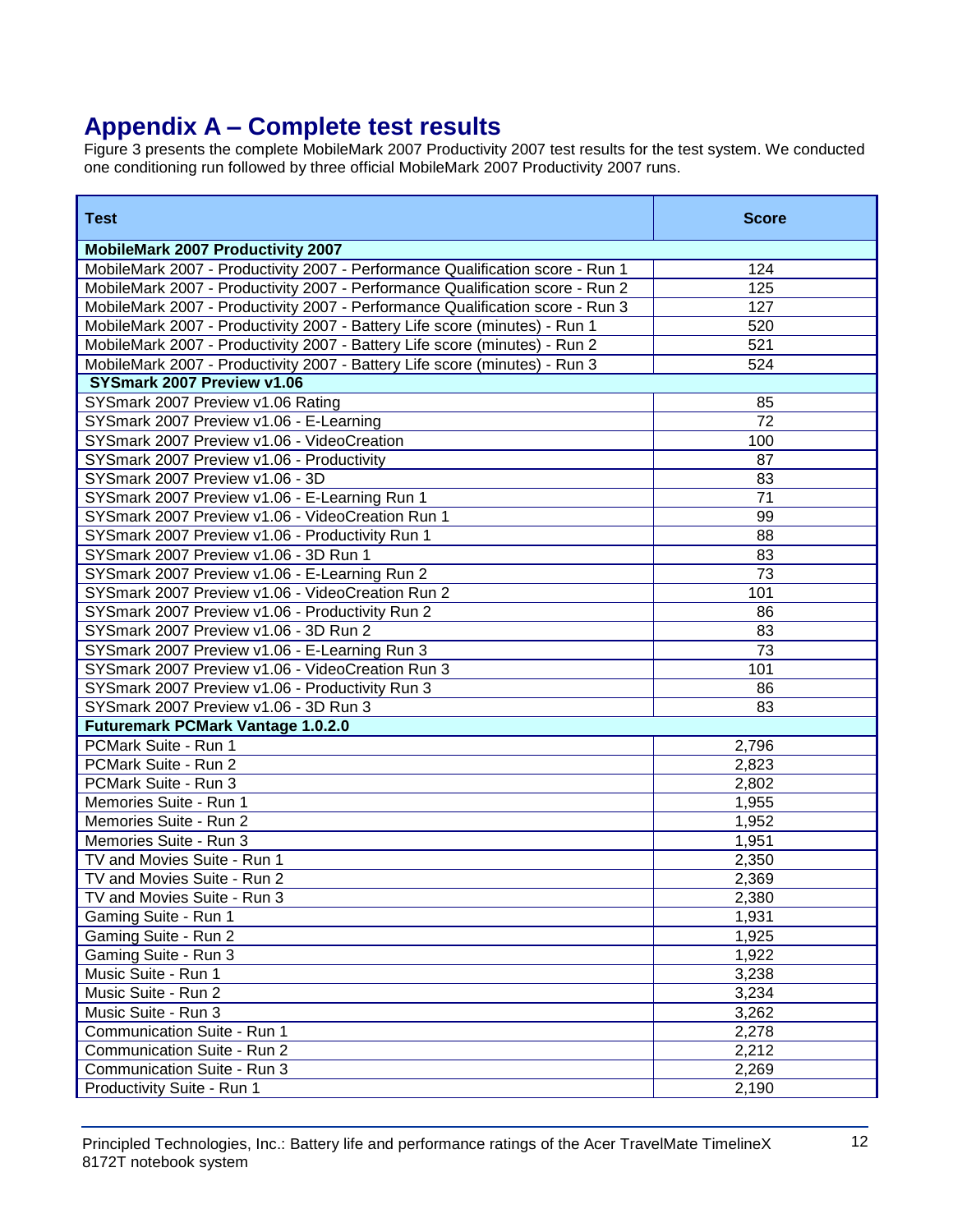| <b>Test</b>                                                          | <b>Score</b> |  |
|----------------------------------------------------------------------|--------------|--|
| Productivity Suite - Run 2                                           | 2,206        |  |
| Productivity Suite - Run 3                                           | 2,195        |  |
| HDD Test Suite - Run 1                                               | 3,124        |  |
| HDD Test Suite - Run 2                                               | 3,135        |  |
| HDD Test Suite - Run 3                                               | 3,074        |  |
| 3DMark06 1.2.0                                                       |              |  |
| 3D Mark Score - Run 1                                                | 1,107        |  |
| SM2.0 Score - Run 1                                                  | 335          |  |
| HDR/SM3.0 Score - Run 1                                              | 457          |  |
| CPU Score - Run 1                                                    | 1,340        |  |
| 3D Mark Score - Run 2                                                | 1,109        |  |
| SM2.0 Score - Run 2                                                  | 336          |  |
| HDR/SM3.0 Score - Run 2                                              | 458          |  |
| CPU Score - Run 2                                                    | 1,333        |  |
| 3D Mark Score - Run 3                                                | 1,106        |  |
| SM2.0 Score - Run 3                                                  | 335          |  |
| HDR/SM3.0 Score - Run 3                                              | 456          |  |
| CPU Score - Run 3                                                    | 1,331        |  |
| 3DMark Vantage 1.0.2 Entry Level                                     |              |  |
| 3DMark Score - Run 1                                                 | 2,286        |  |
| GPU Score - Run 1                                                    | 2,042        |  |
| CPU Score - Run 1                                                    | 3,561        |  |
| 3D Mark Score - Run 2                                                | 2,283        |  |
| GPU Score - Run 2                                                    | 2,040        |  |
| CPU Score - Run 2                                                    | 3,552        |  |
| 3D Mark Score - Run 3                                                | 2,279        |  |
| GPU Score - Run 3                                                    | 2,038        |  |
| CPU Score - Run 3                                                    | 3,543        |  |
| 3DMark Vantage 1.0.2 Performance Level with Post Processing disabled |              |  |
| GPU Score - Run 1                                                    | 956          |  |
| GPU Score - Run 2                                                    | 964          |  |
| GPU Score - Run 3                                                    | 962          |  |

**Figure 3: Complete benchmark scores for the Acer TravelMate TimelineX 8172T notebook system we tested.**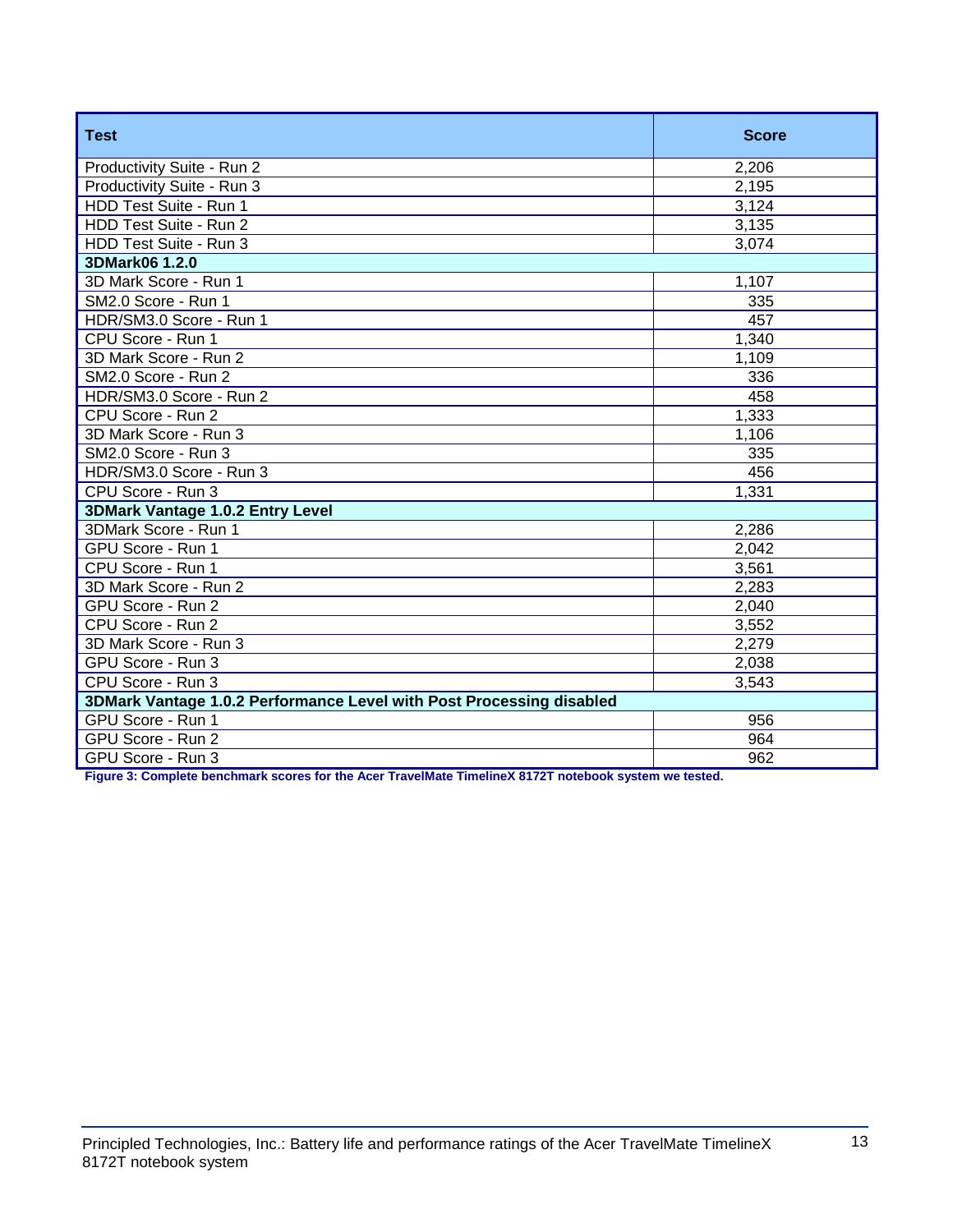# **Appendix B – Test system configuration information**

Figure 4 provides detailed configuration information about the test system.

| <b>System</b>                                     | <b>Acer TravelMate TimelineX 8172T</b>           |
|---------------------------------------------------|--------------------------------------------------|
| <b>General</b>                                    |                                                  |
| Number of processor packages                      | 1                                                |
| Number of cores per processor                     | $\overline{2}$                                   |
| Number of hardware threads per core               | 4                                                |
| System power management policy                    | Balanced                                         |
| Processor power-saving option                     | Enhanced Intel Speedstep <sup>®</sup> Technology |
| System dimensions (length x width x<br>height)    | $11-1/4$ " x 8-1/4" x 1-1/4"                     |
| System weight                                     | 3 lb. 1 oz.                                      |
| <b>CPU</b>                                        |                                                  |
| Vendor                                            | Intel                                            |
| Name                                              | Core i3                                          |
| Model number                                      | 330UM                                            |
| Stepping                                          | KO                                               |
| Socket type and number of pins                    | Socket 1156 LGA                                  |
| Core frequency (GHz)                              | 1.2                                              |
| Bus frequency                                     | 2.5 GT/s (DMI)                                   |
| L1 cache                                          | 32 KB + 32 KB (per core)                         |
| L <sub>2</sub> cache                              | 256 KB + 256 KB (per core)                       |
| L3 cache                                          | 3 MB                                             |
| <b>Platform</b>                                   |                                                  |
| Vendor                                            | Acer                                             |
| Motherboard model number                          | TravelMate 8172                                  |
| Motherboard chipset                               | Intel ID0044                                     |
| <b>BIOS</b> name and version                      | Acer V1.07 (06/04/2010)                          |
| <b>Memory module(s)</b>                           |                                                  |
| Vendor and model number                           | Hynix HMT125S6BFR8C-G7                           |
| <b>Type</b>                                       | PC3-8500                                         |
| Speed (MHz)                                       | 1,066                                            |
| Speed running in the system (MHz)                 | 1,066                                            |
| Timing/Latency (tCL-tRCD-tRP-<br>tRASmin)         | $7 - 7 - 7 - 20$                                 |
| Size (MB)                                         | 2,048                                            |
| Number of memory module(s)                        | 1                                                |
| Chip organization (single-<br>sided/double-sided) | Double-sided                                     |
| Channel (single/dual)                             | Dual                                             |
| <b>Hard disk</b>                                  |                                                  |
| Vendor and model number                           | Hitachi HTS545025B9A300                          |
| Number of disks in system                         |                                                  |
| Size (GB)                                         | 250                                              |
| Buffer size (MB)                                  | 8                                                |
| <b>RPM</b>                                        | 5,400                                            |
| <b>Type</b>                                       | 3.0 Gb/s SATA                                    |
| Controller                                        | Intel HM55                                       |
| <b>Driver</b>                                     | Intel 9.5.6.1001 (12/17/2010)                    |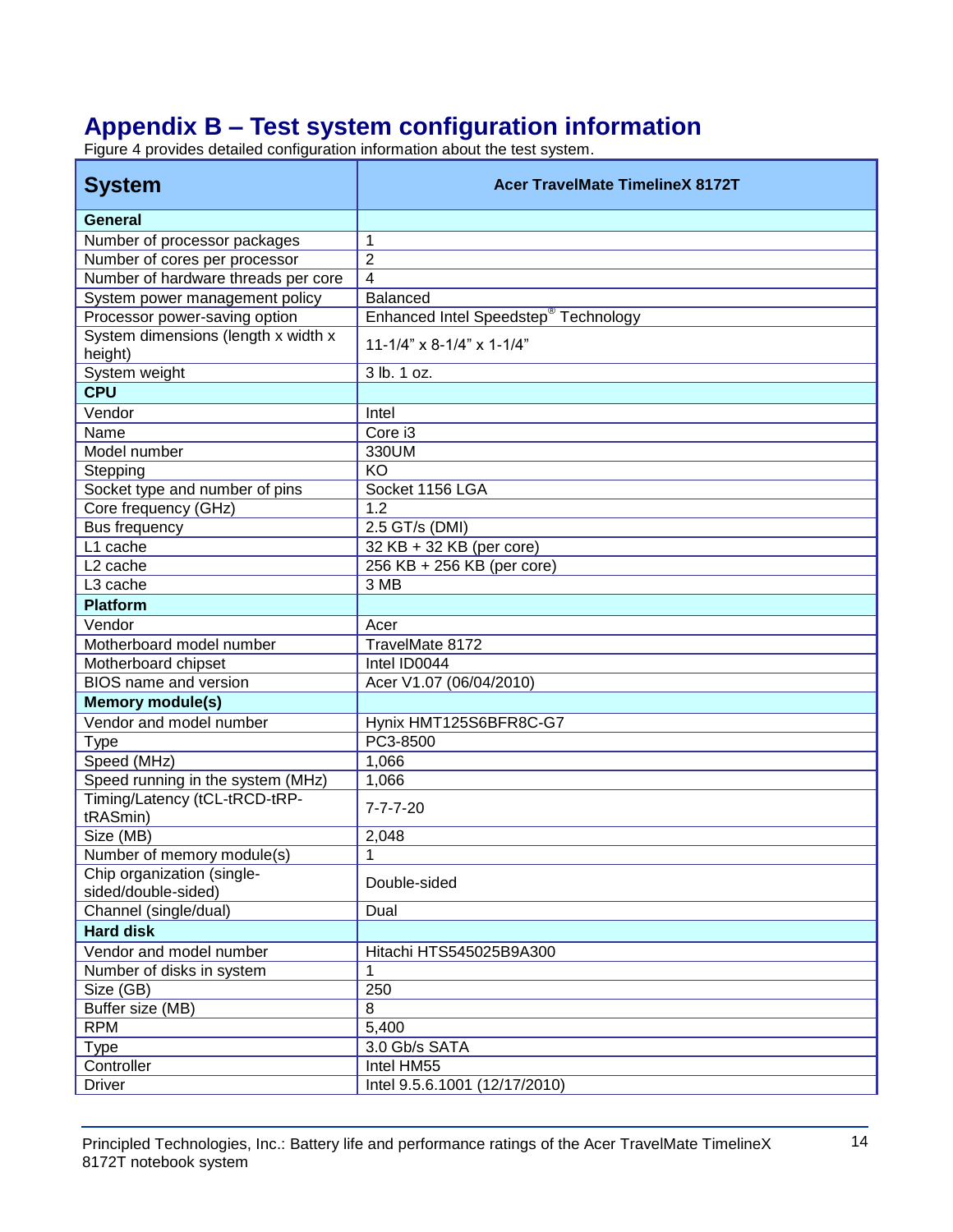| Name<br>Windows 7 Professional 32-Bit<br><b>Build number</b><br>7600<br>Service Pack<br>N/A<br><b>NTFS</b><br>File system<br>Kernel<br>ACPIx86-based PC<br>English<br>Language<br>Microsoft DirectX version<br>11<br><b>Graphics</b><br>Vendor and model number<br>Intel HD Graphics<br><b>Type</b><br><b>Discrete</b><br>Chipset<br>Intel HD Graphics (Core i3)<br>2009.0<br><b>BIOS</b> version<br>Total available graphics memory (MB)<br>762<br>Dedicated video memory (MB)<br>128<br>System video memory (MB)<br>0<br>Shared system memory (MB)<br>634<br>Resolution<br>1,366 x 768 x 32bit<br><b>Driver</b><br>Intel Corporation 8.15.10.2086 (02/20/2010)<br>Sound card/subsystem<br>Vendor and model number<br><b>Conexant High Definition Audio</b><br><b>Driver</b><br>Conexant 4.121.0.50 (04/16/2010)<br><b>Ethernet</b><br>Vendor and model number<br>Broadcom NetXtreme Gigabit Ethernet<br><b>Driver</b><br>Broadcom 14.0.0.7 (02/09/2010)<br><b>Wireless</b><br>Vendor and model number<br>Broadcom 802.11n Network Adapter<br><b>Driver</b><br>Broadcom 5.60.350.6 (03/22/2010)<br><b>Optical drive(s)</b><br>Vendor and model number<br>N/A<br>N/A<br><b>Type</b><br>N/A<br>Interface<br>Dual/Single layer<br>N/A<br><b>USB ports</b><br>Number<br>3<br>2.0<br><b>Type</b><br>Other<br>5-in-1 Card Reader<br>Other<br>Easyport IV<br>IEEE 1394 ports<br>Number<br>0<br><b>Monitor</b><br>LCD type<br>High Brightness TFT LCD with LED Backlight<br>11.6<br>Screen size (inches)<br>60<br>Refresh rate (Hz)<br><b>Battery</b><br><b>Type</b><br>Acer UM09E36<br>$8" \times 2" \times 7/8"$<br>Size (length x width x height)<br>Rated capacity<br>11.1V / 63Wh / 5600mAh<br>11.5 | <b>Operating system</b> |  |
|---------------------------------------------------------------------------------------------------------------------------------------------------------------------------------------------------------------------------------------------------------------------------------------------------------------------------------------------------------------------------------------------------------------------------------------------------------------------------------------------------------------------------------------------------------------------------------------------------------------------------------------------------------------------------------------------------------------------------------------------------------------------------------------------------------------------------------------------------------------------------------------------------------------------------------------------------------------------------------------------------------------------------------------------------------------------------------------------------------------------------------------------------------------------------------------------------------------------------------------------------------------------------------------------------------------------------------------------------------------------------------------------------------------------------------------------------------------------------------------------------------------------------------------------------------------------------------------------------------------------------------------------------------------------------------------------------|-------------------------|--|
|                                                                                                                                                                                                                                                                                                                                                                                                                                                                                                                                                                                                                                                                                                                                                                                                                                                                                                                                                                                                                                                                                                                                                                                                                                                                                                                                                                                                                                                                                                                                                                                                                                                                                                   |                         |  |
|                                                                                                                                                                                                                                                                                                                                                                                                                                                                                                                                                                                                                                                                                                                                                                                                                                                                                                                                                                                                                                                                                                                                                                                                                                                                                                                                                                                                                                                                                                                                                                                                                                                                                                   |                         |  |
|                                                                                                                                                                                                                                                                                                                                                                                                                                                                                                                                                                                                                                                                                                                                                                                                                                                                                                                                                                                                                                                                                                                                                                                                                                                                                                                                                                                                                                                                                                                                                                                                                                                                                                   |                         |  |
|                                                                                                                                                                                                                                                                                                                                                                                                                                                                                                                                                                                                                                                                                                                                                                                                                                                                                                                                                                                                                                                                                                                                                                                                                                                                                                                                                                                                                                                                                                                                                                                                                                                                                                   |                         |  |
|                                                                                                                                                                                                                                                                                                                                                                                                                                                                                                                                                                                                                                                                                                                                                                                                                                                                                                                                                                                                                                                                                                                                                                                                                                                                                                                                                                                                                                                                                                                                                                                                                                                                                                   |                         |  |
|                                                                                                                                                                                                                                                                                                                                                                                                                                                                                                                                                                                                                                                                                                                                                                                                                                                                                                                                                                                                                                                                                                                                                                                                                                                                                                                                                                                                                                                                                                                                                                                                                                                                                                   |                         |  |
|                                                                                                                                                                                                                                                                                                                                                                                                                                                                                                                                                                                                                                                                                                                                                                                                                                                                                                                                                                                                                                                                                                                                                                                                                                                                                                                                                                                                                                                                                                                                                                                                                                                                                                   |                         |  |
|                                                                                                                                                                                                                                                                                                                                                                                                                                                                                                                                                                                                                                                                                                                                                                                                                                                                                                                                                                                                                                                                                                                                                                                                                                                                                                                                                                                                                                                                                                                                                                                                                                                                                                   |                         |  |
|                                                                                                                                                                                                                                                                                                                                                                                                                                                                                                                                                                                                                                                                                                                                                                                                                                                                                                                                                                                                                                                                                                                                                                                                                                                                                                                                                                                                                                                                                                                                                                                                                                                                                                   |                         |  |
|                                                                                                                                                                                                                                                                                                                                                                                                                                                                                                                                                                                                                                                                                                                                                                                                                                                                                                                                                                                                                                                                                                                                                                                                                                                                                                                                                                                                                                                                                                                                                                                                                                                                                                   |                         |  |
|                                                                                                                                                                                                                                                                                                                                                                                                                                                                                                                                                                                                                                                                                                                                                                                                                                                                                                                                                                                                                                                                                                                                                                                                                                                                                                                                                                                                                                                                                                                                                                                                                                                                                                   |                         |  |
|                                                                                                                                                                                                                                                                                                                                                                                                                                                                                                                                                                                                                                                                                                                                                                                                                                                                                                                                                                                                                                                                                                                                                                                                                                                                                                                                                                                                                                                                                                                                                                                                                                                                                                   |                         |  |
|                                                                                                                                                                                                                                                                                                                                                                                                                                                                                                                                                                                                                                                                                                                                                                                                                                                                                                                                                                                                                                                                                                                                                                                                                                                                                                                                                                                                                                                                                                                                                                                                                                                                                                   |                         |  |
|                                                                                                                                                                                                                                                                                                                                                                                                                                                                                                                                                                                                                                                                                                                                                                                                                                                                                                                                                                                                                                                                                                                                                                                                                                                                                                                                                                                                                                                                                                                                                                                                                                                                                                   |                         |  |
|                                                                                                                                                                                                                                                                                                                                                                                                                                                                                                                                                                                                                                                                                                                                                                                                                                                                                                                                                                                                                                                                                                                                                                                                                                                                                                                                                                                                                                                                                                                                                                                                                                                                                                   |                         |  |
|                                                                                                                                                                                                                                                                                                                                                                                                                                                                                                                                                                                                                                                                                                                                                                                                                                                                                                                                                                                                                                                                                                                                                                                                                                                                                                                                                                                                                                                                                                                                                                                                                                                                                                   |                         |  |
|                                                                                                                                                                                                                                                                                                                                                                                                                                                                                                                                                                                                                                                                                                                                                                                                                                                                                                                                                                                                                                                                                                                                                                                                                                                                                                                                                                                                                                                                                                                                                                                                                                                                                                   |                         |  |
|                                                                                                                                                                                                                                                                                                                                                                                                                                                                                                                                                                                                                                                                                                                                                                                                                                                                                                                                                                                                                                                                                                                                                                                                                                                                                                                                                                                                                                                                                                                                                                                                                                                                                                   |                         |  |
|                                                                                                                                                                                                                                                                                                                                                                                                                                                                                                                                                                                                                                                                                                                                                                                                                                                                                                                                                                                                                                                                                                                                                                                                                                                                                                                                                                                                                                                                                                                                                                                                                                                                                                   |                         |  |
|                                                                                                                                                                                                                                                                                                                                                                                                                                                                                                                                                                                                                                                                                                                                                                                                                                                                                                                                                                                                                                                                                                                                                                                                                                                                                                                                                                                                                                                                                                                                                                                                                                                                                                   |                         |  |
|                                                                                                                                                                                                                                                                                                                                                                                                                                                                                                                                                                                                                                                                                                                                                                                                                                                                                                                                                                                                                                                                                                                                                                                                                                                                                                                                                                                                                                                                                                                                                                                                                                                                                                   |                         |  |
|                                                                                                                                                                                                                                                                                                                                                                                                                                                                                                                                                                                                                                                                                                                                                                                                                                                                                                                                                                                                                                                                                                                                                                                                                                                                                                                                                                                                                                                                                                                                                                                                                                                                                                   |                         |  |
|                                                                                                                                                                                                                                                                                                                                                                                                                                                                                                                                                                                                                                                                                                                                                                                                                                                                                                                                                                                                                                                                                                                                                                                                                                                                                                                                                                                                                                                                                                                                                                                                                                                                                                   |                         |  |
|                                                                                                                                                                                                                                                                                                                                                                                                                                                                                                                                                                                                                                                                                                                                                                                                                                                                                                                                                                                                                                                                                                                                                                                                                                                                                                                                                                                                                                                                                                                                                                                                                                                                                                   |                         |  |
|                                                                                                                                                                                                                                                                                                                                                                                                                                                                                                                                                                                                                                                                                                                                                                                                                                                                                                                                                                                                                                                                                                                                                                                                                                                                                                                                                                                                                                                                                                                                                                                                                                                                                                   |                         |  |
|                                                                                                                                                                                                                                                                                                                                                                                                                                                                                                                                                                                                                                                                                                                                                                                                                                                                                                                                                                                                                                                                                                                                                                                                                                                                                                                                                                                                                                                                                                                                                                                                                                                                                                   |                         |  |
|                                                                                                                                                                                                                                                                                                                                                                                                                                                                                                                                                                                                                                                                                                                                                                                                                                                                                                                                                                                                                                                                                                                                                                                                                                                                                                                                                                                                                                                                                                                                                                                                                                                                                                   |                         |  |
|                                                                                                                                                                                                                                                                                                                                                                                                                                                                                                                                                                                                                                                                                                                                                                                                                                                                                                                                                                                                                                                                                                                                                                                                                                                                                                                                                                                                                                                                                                                                                                                                                                                                                                   |                         |  |
|                                                                                                                                                                                                                                                                                                                                                                                                                                                                                                                                                                                                                                                                                                                                                                                                                                                                                                                                                                                                                                                                                                                                                                                                                                                                                                                                                                                                                                                                                                                                                                                                                                                                                                   |                         |  |
|                                                                                                                                                                                                                                                                                                                                                                                                                                                                                                                                                                                                                                                                                                                                                                                                                                                                                                                                                                                                                                                                                                                                                                                                                                                                                                                                                                                                                                                                                                                                                                                                                                                                                                   |                         |  |
|                                                                                                                                                                                                                                                                                                                                                                                                                                                                                                                                                                                                                                                                                                                                                                                                                                                                                                                                                                                                                                                                                                                                                                                                                                                                                                                                                                                                                                                                                                                                                                                                                                                                                                   |                         |  |
|                                                                                                                                                                                                                                                                                                                                                                                                                                                                                                                                                                                                                                                                                                                                                                                                                                                                                                                                                                                                                                                                                                                                                                                                                                                                                                                                                                                                                                                                                                                                                                                                                                                                                                   |                         |  |
|                                                                                                                                                                                                                                                                                                                                                                                                                                                                                                                                                                                                                                                                                                                                                                                                                                                                                                                                                                                                                                                                                                                                                                                                                                                                                                                                                                                                                                                                                                                                                                                                                                                                                                   |                         |  |
|                                                                                                                                                                                                                                                                                                                                                                                                                                                                                                                                                                                                                                                                                                                                                                                                                                                                                                                                                                                                                                                                                                                                                                                                                                                                                                                                                                                                                                                                                                                                                                                                                                                                                                   |                         |  |
|                                                                                                                                                                                                                                                                                                                                                                                                                                                                                                                                                                                                                                                                                                                                                                                                                                                                                                                                                                                                                                                                                                                                                                                                                                                                                                                                                                                                                                                                                                                                                                                                                                                                                                   |                         |  |
|                                                                                                                                                                                                                                                                                                                                                                                                                                                                                                                                                                                                                                                                                                                                                                                                                                                                                                                                                                                                                                                                                                                                                                                                                                                                                                                                                                                                                                                                                                                                                                                                                                                                                                   |                         |  |
|                                                                                                                                                                                                                                                                                                                                                                                                                                                                                                                                                                                                                                                                                                                                                                                                                                                                                                                                                                                                                                                                                                                                                                                                                                                                                                                                                                                                                                                                                                                                                                                                                                                                                                   |                         |  |
|                                                                                                                                                                                                                                                                                                                                                                                                                                                                                                                                                                                                                                                                                                                                                                                                                                                                                                                                                                                                                                                                                                                                                                                                                                                                                                                                                                                                                                                                                                                                                                                                                                                                                                   |                         |  |
|                                                                                                                                                                                                                                                                                                                                                                                                                                                                                                                                                                                                                                                                                                                                                                                                                                                                                                                                                                                                                                                                                                                                                                                                                                                                                                                                                                                                                                                                                                                                                                                                                                                                                                   |                         |  |
|                                                                                                                                                                                                                                                                                                                                                                                                                                                                                                                                                                                                                                                                                                                                                                                                                                                                                                                                                                                                                                                                                                                                                                                                                                                                                                                                                                                                                                                                                                                                                                                                                                                                                                   |                         |  |
|                                                                                                                                                                                                                                                                                                                                                                                                                                                                                                                                                                                                                                                                                                                                                                                                                                                                                                                                                                                                                                                                                                                                                                                                                                                                                                                                                                                                                                                                                                                                                                                                                                                                                                   |                         |  |
|                                                                                                                                                                                                                                                                                                                                                                                                                                                                                                                                                                                                                                                                                                                                                                                                                                                                                                                                                                                                                                                                                                                                                                                                                                                                                                                                                                                                                                                                                                                                                                                                                                                                                                   |                         |  |
|                                                                                                                                                                                                                                                                                                                                                                                                                                                                                                                                                                                                                                                                                                                                                                                                                                                                                                                                                                                                                                                                                                                                                                                                                                                                                                                                                                                                                                                                                                                                                                                                                                                                                                   |                         |  |
|                                                                                                                                                                                                                                                                                                                                                                                                                                                                                                                                                                                                                                                                                                                                                                                                                                                                                                                                                                                                                                                                                                                                                                                                                                                                                                                                                                                                                                                                                                                                                                                                                                                                                                   |                         |  |
|                                                                                                                                                                                                                                                                                                                                                                                                                                                                                                                                                                                                                                                                                                                                                                                                                                                                                                                                                                                                                                                                                                                                                                                                                                                                                                                                                                                                                                                                                                                                                                                                                                                                                                   |                         |  |
|                                                                                                                                                                                                                                                                                                                                                                                                                                                                                                                                                                                                                                                                                                                                                                                                                                                                                                                                                                                                                                                                                                                                                                                                                                                                                                                                                                                                                                                                                                                                                                                                                                                                                                   |                         |  |
|                                                                                                                                                                                                                                                                                                                                                                                                                                                                                                                                                                                                                                                                                                                                                                                                                                                                                                                                                                                                                                                                                                                                                                                                                                                                                                                                                                                                                                                                                                                                                                                                                                                                                                   |                         |  |
|                                                                                                                                                                                                                                                                                                                                                                                                                                                                                                                                                                                                                                                                                                                                                                                                                                                                                                                                                                                                                                                                                                                                                                                                                                                                                                                                                                                                                                                                                                                                                                                                                                                                                                   | Weight (oz.)            |  |

**Figure 4: Detailed configuration information for the notebook system.**